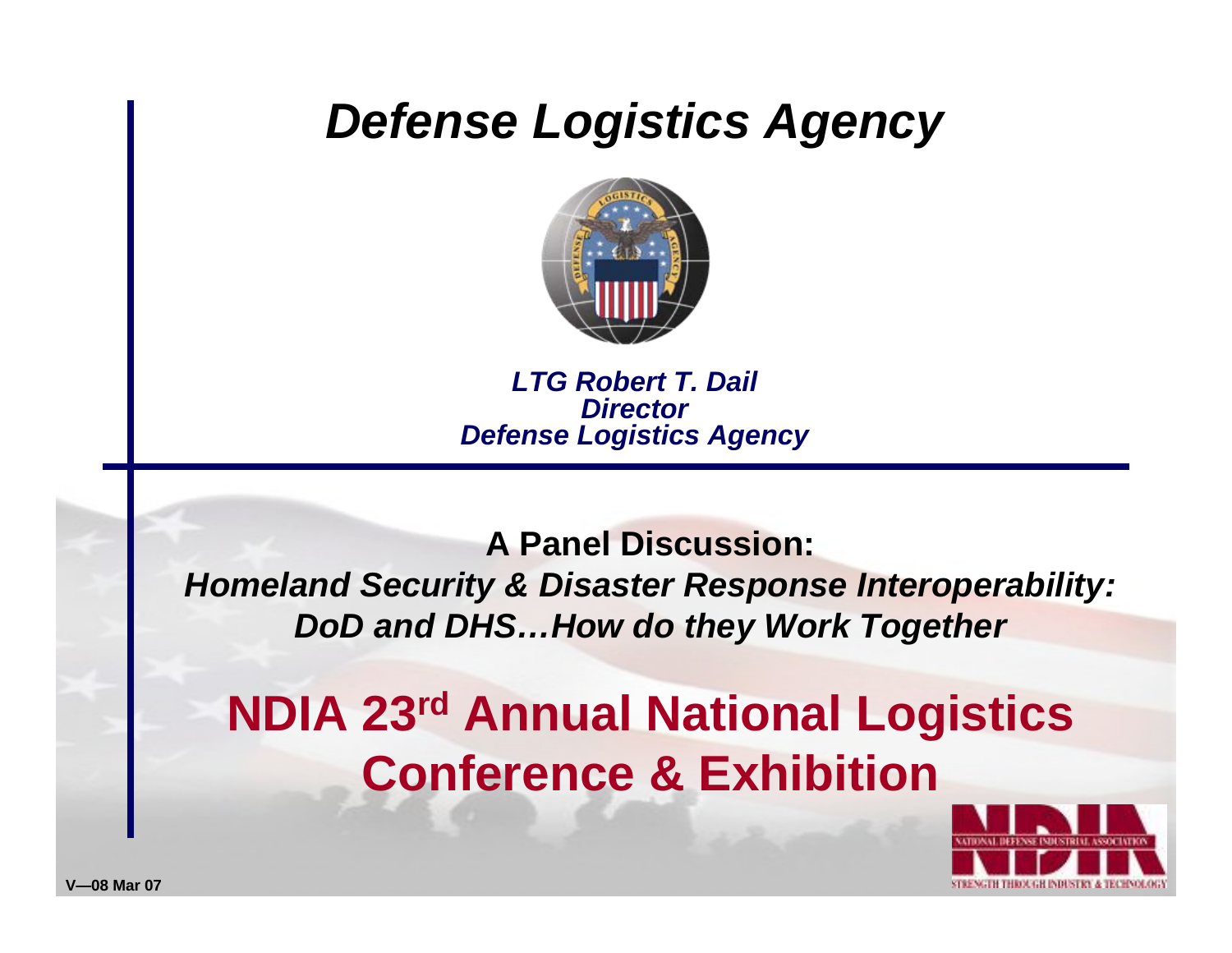

## **America's Logistics Combat Support Agency**



*Warfighter Support Stewardship Growth & Development* 

Leadership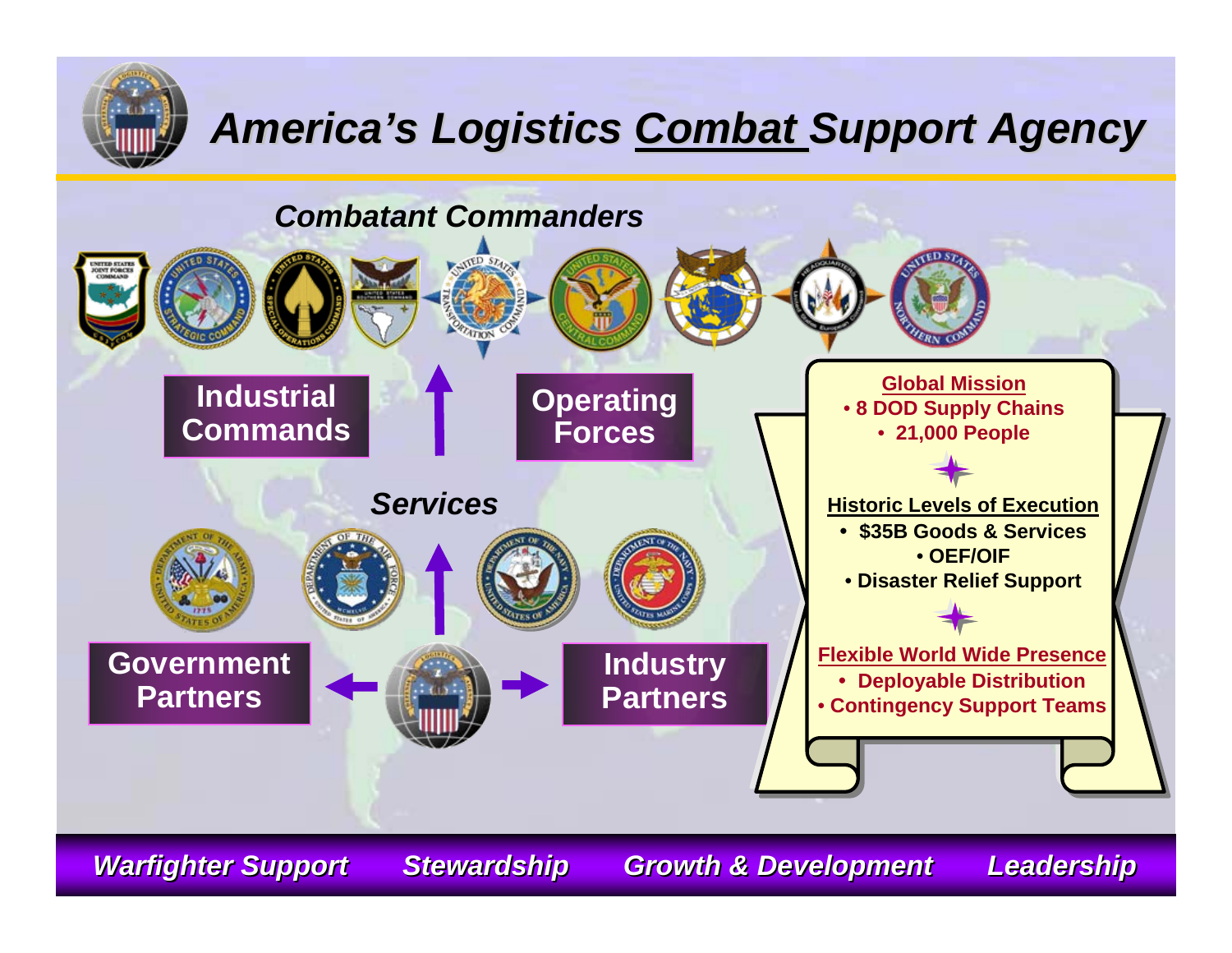## **Examples of How DLA & DHS Work Together**

#### **Inter-Agency Agreement**

- Defines continuum of DLA planning support before, during & after the disaster
- Identifies DLA as procurement agent for MRE's, pharmaceuticals, fuel, etc.

#### **2007 Hurricane Season**

• FEM A allocated \$90M for purchase of DLA supplies

#### **Weekly Planning VTC's**





### **Disaster Planning Shared Capabilities**

#### **Deployable Distribution Center**

• Portable, shipping, receiving, cross-docking, storage/inventory management & traffic/ transportation manage ment capability

#### **Tracking Shipment of Supplies**

- DLA uses approved carriers with satellite monitoring capability
- FEMA & DLA shipment tracking IT systems share real-time info

#### **Strategic Sourcing - Contracting**

*Joint Exercises September 2006 - Operation Q uick Deliver November 2006 - Operation G olden G uardian*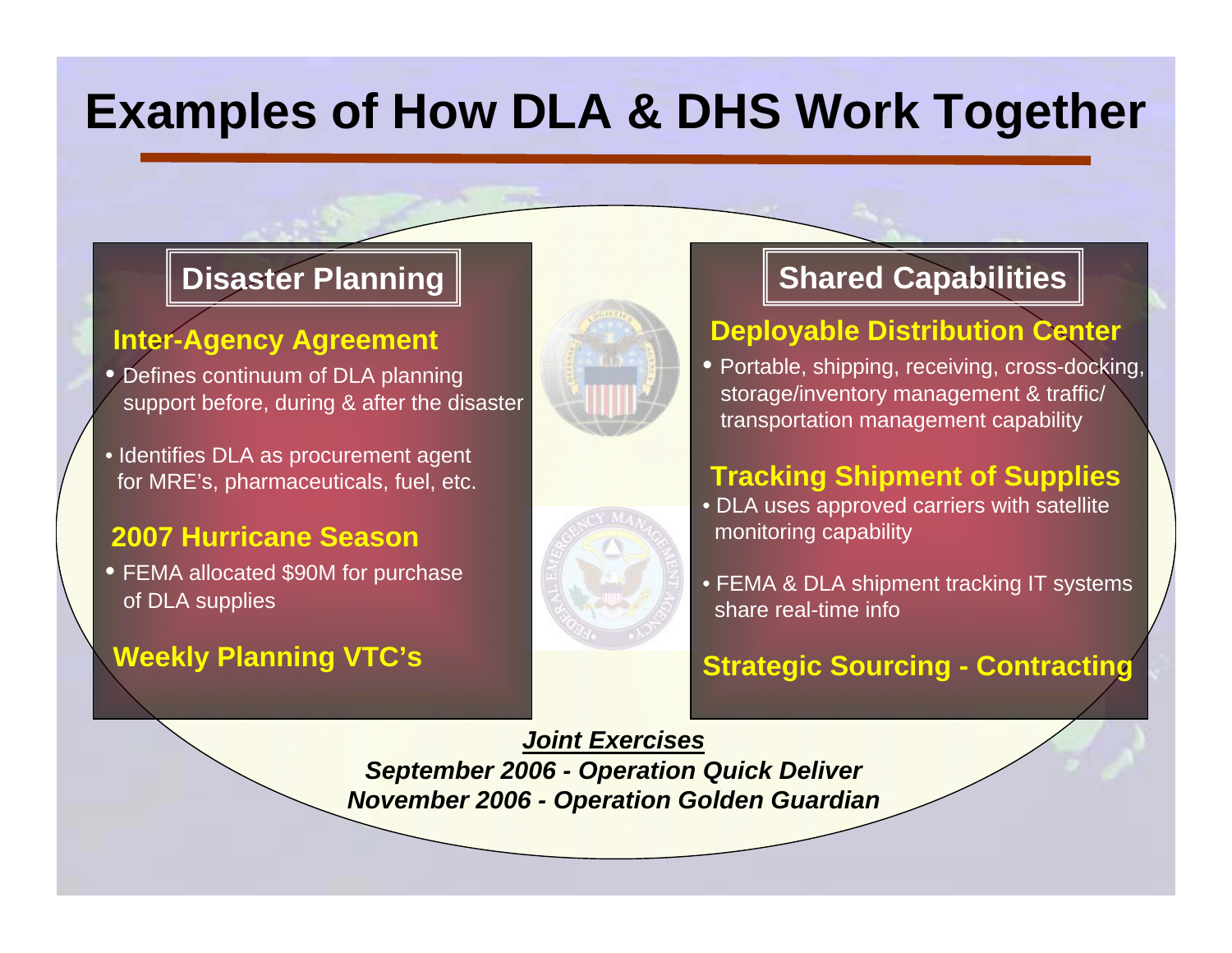

التمدان بالعبيجان حيما

# **Working Together to Improve In-Transit Visibility**



- **DLA provided commodities have 100% in-transit visibility & 100% drop trailer capability**
- **DLA tracking system – a single portal for viewing materiel movement…data updated hourly**
- **DLA movement data submitted to FEMA every 6 hrs**
- **FEMA applies GPS units to dropped DLA trailers at FEMA designated locations…DLA accesses FEMA tracking system**



|                    | <b>Completen</b> | <b>U16</b> | IUL OI I OISKUIS I IU I I |                   |     |                                       |           |      |                                                                                                            |          |    |                                  |    |             |       |                                                                    |                  |        |                             |                    |                                    |
|--------------------|------------------|------------|---------------------------|-------------------|-----|---------------------------------------|-----------|------|------------------------------------------------------------------------------------------------------------|----------|----|----------------------------------|----|-------------|-------|--------------------------------------------------------------------|------------------|--------|-----------------------------|--------------------|------------------------------------|
|                    | Amended          | 153        |                           |                   |     |                                       |           |      |                                                                                                            |          |    |                                  |    |             |       |                                                                    |                  |        |                             |                    |                                    |
|                    | Cancelled        | 91         |                           |                   |     |                                       |           |      |                                                                                                            |          |    |                                  |    |             |       |                                                                    |                  |        |                             |                    |                                    |
|                    | Open             | 150        |                           |                   |     |                                       |           |      |                                                                                                            |          |    |                                  |    |             |       |                                                                    |                  |        |                             |                    |                                    |
| Tasker Information |                  |            |                           |                   |     |                                       |           |      |                                                                                                            |          |    |                                  |    |             |       |                                                                    |                  |        |                             |                    |                                    |
|                    |                  |            |                           |                   |     |                                       |           |      |                                                                                                            |          |    | $\frac{1}{\sqrt{1+\frac{1}{2}}}$ |    | Delivery    |       | Requested Actual<br>Delivery Delivery Date Delivery Start Delivery |                  | Actual | Close-out                   | Close-out   Close- |                                    |
|                    | Tasker Number    | Number     | Commodity   QTY   Units   |                   |     | Transportation Requirement            |           |      | Tasker Date   Tasker Time   Shipping Company   PAU Location   PAU State   뿔   훝   룹   룹   급   j ] Location |          |    |                                  |    |             | State | (RDD)                                                              | Date <b>Time</b> | Time   | Source/POC                  |                    | Reason   out Date   Notes/Comments |
|                    | LRC-KATRINA-003  |            | MREs/Water                | 97                | trl | power and driver for 35 MRE, 62 Water | 8/25/2005 | 9:15 |                                                                                                            | Palmetto | GА |                                  |    | Palmetto    | GA.   | 8/26/2005                                                          |                  |        |                             |                    |                                    |
|                    | LRC-KATRINA-004  |            | lce                       | <b>THE</b><br>75. |     | 75 refer trucks, drivers, pwr         | 8/25/2005 | 9:25 | Landstar                                                                                                   | Atlanta  | GА |                                  | 75 | Fort Gillem |       | 9/26/2005                                                          |                  |        | LRC-KATRINA-004   Amended   |                    | No arrival Info                    |
|                    | LRC-KATRINA-004A |            | lce                       | 90.<br>JU         |     | 30 refer trucks, drivers, pwr         | 8/25/2005 | 9.25 | Landstar                                                                                                   | Atlanta  | GА |                                  | 30 | Selma       |       | 9/27/2005                                                          |                  |        | ETC Spreadsheet   completed |                    | No arrival Info                    |